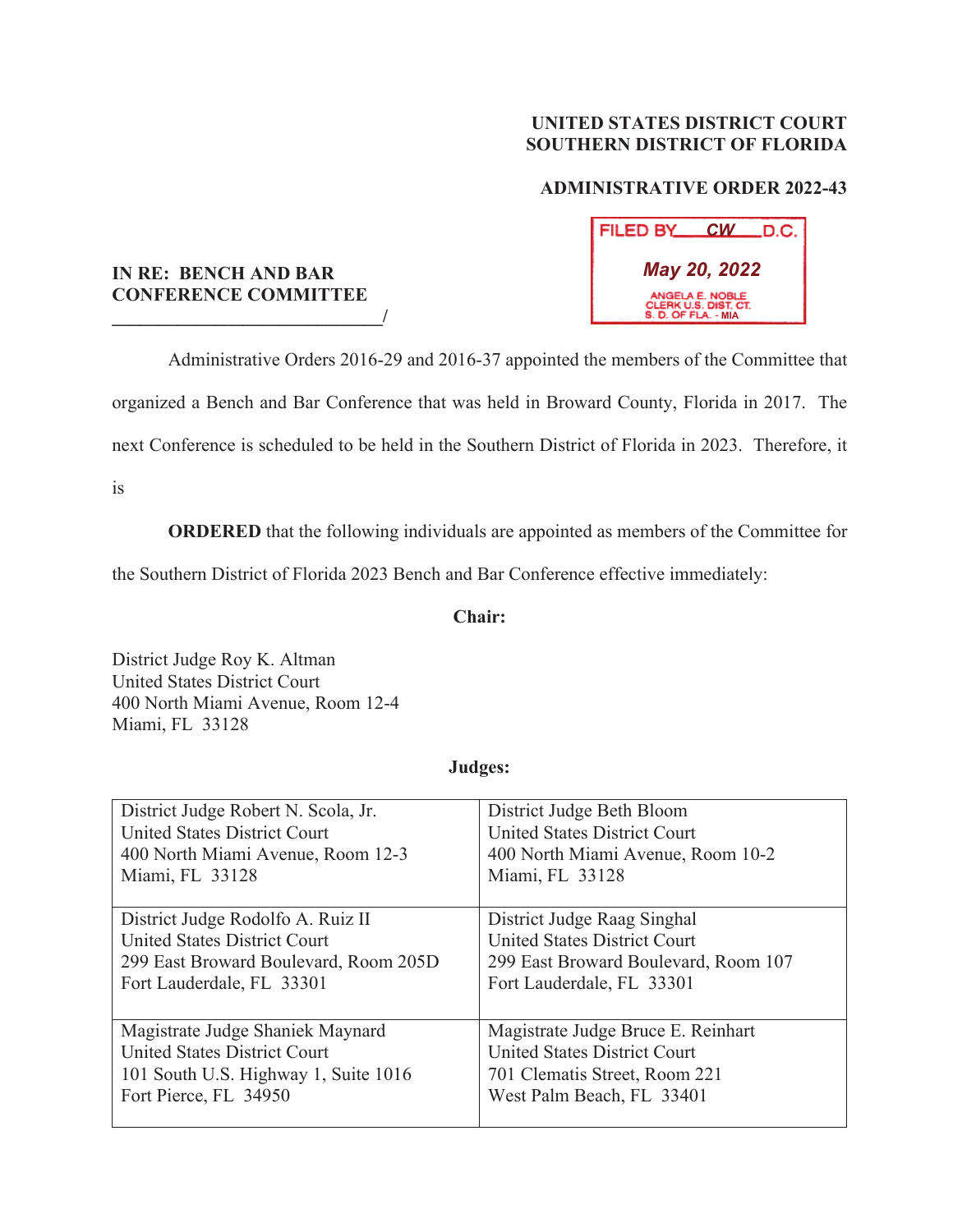| Magistrate Judge Jacqueline Becerra |  |
|-------------------------------------|--|
| United States District Court        |  |
| 99 N.E. Fourth Street, 10th Floor   |  |
| Miami, FL 33132                     |  |
|                                     |  |

# **Members:**

| Tal Aburos, Esq.                      | Jacqueline Arango, Esq.               |
|---------------------------------------|---------------------------------------|
| <b>DLA</b> Piper                      | Akerman LLP                           |
| 200 S. Biscayne Boulevard, Suite 2500 | 98 SE 7th Street                      |
| Miami, FL 33131                       | Miami, FL 33131                       |
| Maria Beguiristain, Esq.              | John Byrne, Esq.                      |
| White & Case LLP                      | Maderal Byrne PLLC                    |
| 200 S. Biscayne Boulevard, Suite 4900 | 2525 Ponce de Leon Boulevard, FL 9    |
| Miami, FL 33131                       | Coral Gables, FL 33134                |
| Stephanie Casey, Esq.                 | Havan Clark, Esq.                     |
| <b>Colson Hicks Eidson</b>            | Rabin Kammerer Johnson                |
| 255 Alhambra Circle, Suite PH         | 1601 Forum Place, Suite 201           |
| Coral Gables, FL 33134                | West Palm Beach, FL 33401             |
| Annelise Del Rivero, Esq.             | Aimee Ferrer, AFPD                    |
| Holland & Knight, LLP                 | Federal Public Defender's Office      |
| 701 Brickell Avenue, Suite 3300       | 150 W. Flagler Street                 |
| Miami, FL 33131                       | Miami, FL 33130                       |
| Lindsey Lazopoulos Friedman, AUSA     | Gavin Gaukroger, Esq.                 |
| United States Attorney's Office       | Berger Singerman LLP                  |
| 99 N.E. 4th Street                    | 201 E. Las Olas Boulevard, Suite 1500 |
| Miami, FL 33132                       | Fort Lauderdale, FL 33301             |
| Laselve E. Harrison, Esq.             | Michelle Hogan, Esq.                  |
| Boies Schiller Flexner LLP            | Jones Day                             |
| 100 S.E. 2nd Street, Suite 2800       | 600 Brickell Avenue, Suite 3300       |
| Miami, FL 33131                       | Miami, FL 33131                       |
| Enjoliqué Aytch Lett, Esq.            | Tal Lifshitz, Esq.                    |
| Greenberg Traurig                     | Kozyak Tropin & Throckmorton LLP      |
| 333 S.E. 2nd Avenue, Suite 4400       | 2525 Ponce de Leon Boulevard, FL 9    |
| Miami, FL 33131                       | Coral Gables, FL 33134                |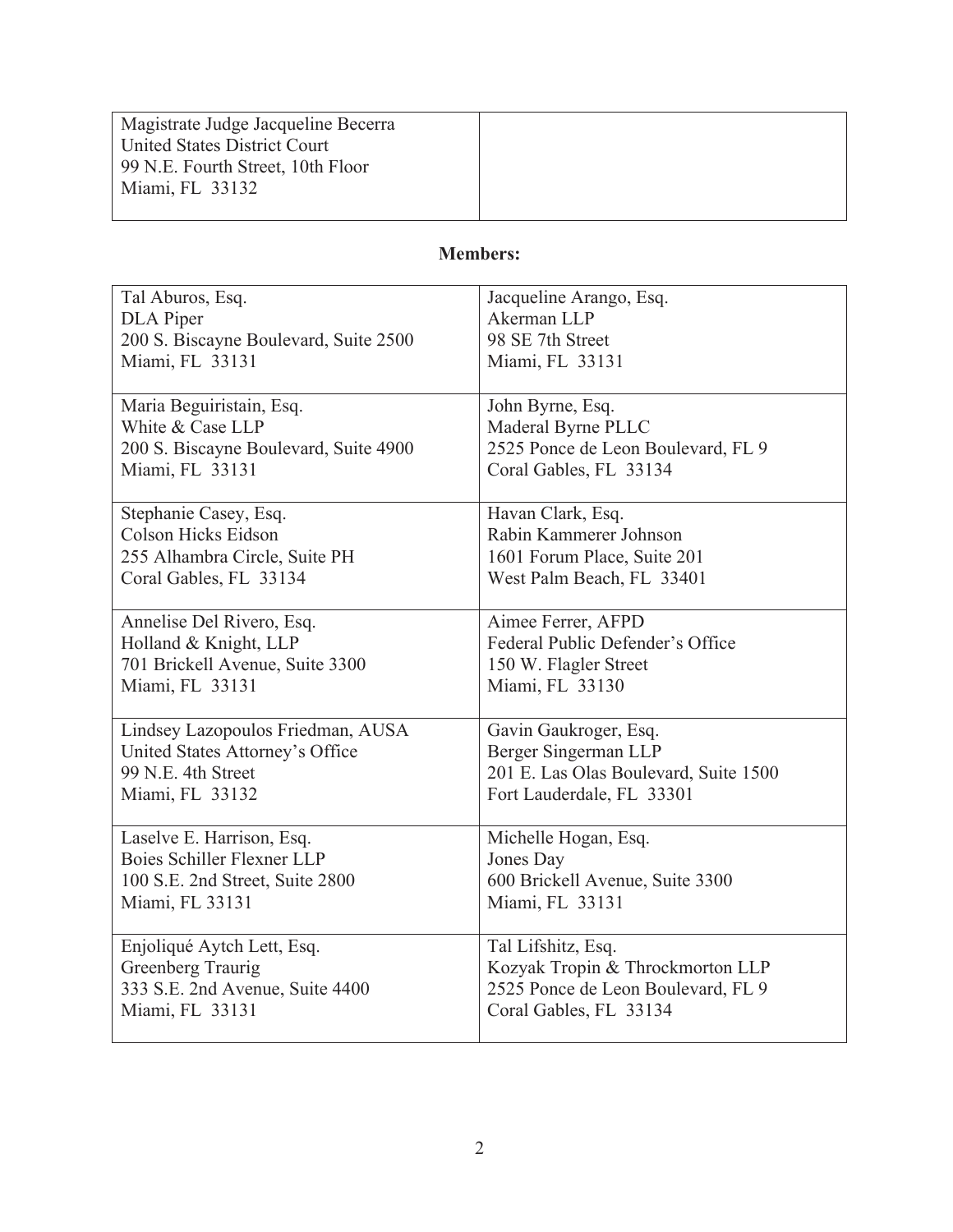| Barbara Llanes, Esq.                 | Leona N. McFarlane, Esq.            |
|--------------------------------------|-------------------------------------|
| Gelber Schachter & Greenberg PA      | Miami-Dade County Attorney's Office |
| 1 S.E. 3rd Avenue, Suite 2600        | 111 N.W. 1st Street, Suite 2810     |
| Miami, FL 33131                      | Miami, FL 33128                     |
|                                      |                                     |
| Seth Miles, Esq.                     | Hans Ottinot, Sr.                   |
| <b>Buckner Miles</b>                 | Ottinot Law, P.A.                   |
| 2020 Salzedo Street, Suite 302       | 5944 Coral Ridge Drive, PM 201      |
| Coral Gables, FL 33134               | Coral Springs, FL 33076             |
|                                      |                                     |
| Michael Porter, AUSA                 | Alicia Welch, Esq.                  |
| United States Attorney's Office      | U.S. Attorney's Office              |
| 101 South U.S. Highway 1, Suite 3100 | 500 E. Broward Boulevard, Suite 700 |
| Fort Pierce, FL 34950                | Fort Lauderdale, FL 33394           |
|                                      |                                     |
| Javier Zapata, Esq.                  |                                     |
| Miami-Dade County Attorney's Office  |                                     |
| 111 N.W. $1st$ Street, Suite 2810    |                                     |
| Miami, FL 33128                      |                                     |
|                                      |                                     |

 The Committee Chair is authorized to add such additional members to the Committee as may be necessary to achieve the purpose of the Conference. The purpose of the Conference shall be to facilitate communication and collegiality among the Judges and lawyers who practice before the Court with the hope of improving the administration of justice, and to educate the bench and bar on matters of significant interest, including recent developments in the law.

This Committee shall remain in existence until further order.

**DONE AND ORDERED** in Miami, Florida, this 20th day of May 2022.

Cecilia M. altriga

 **CECILIA M. ALTONAGA CHIEF UNITED STATES DISTRICT JUDGE**